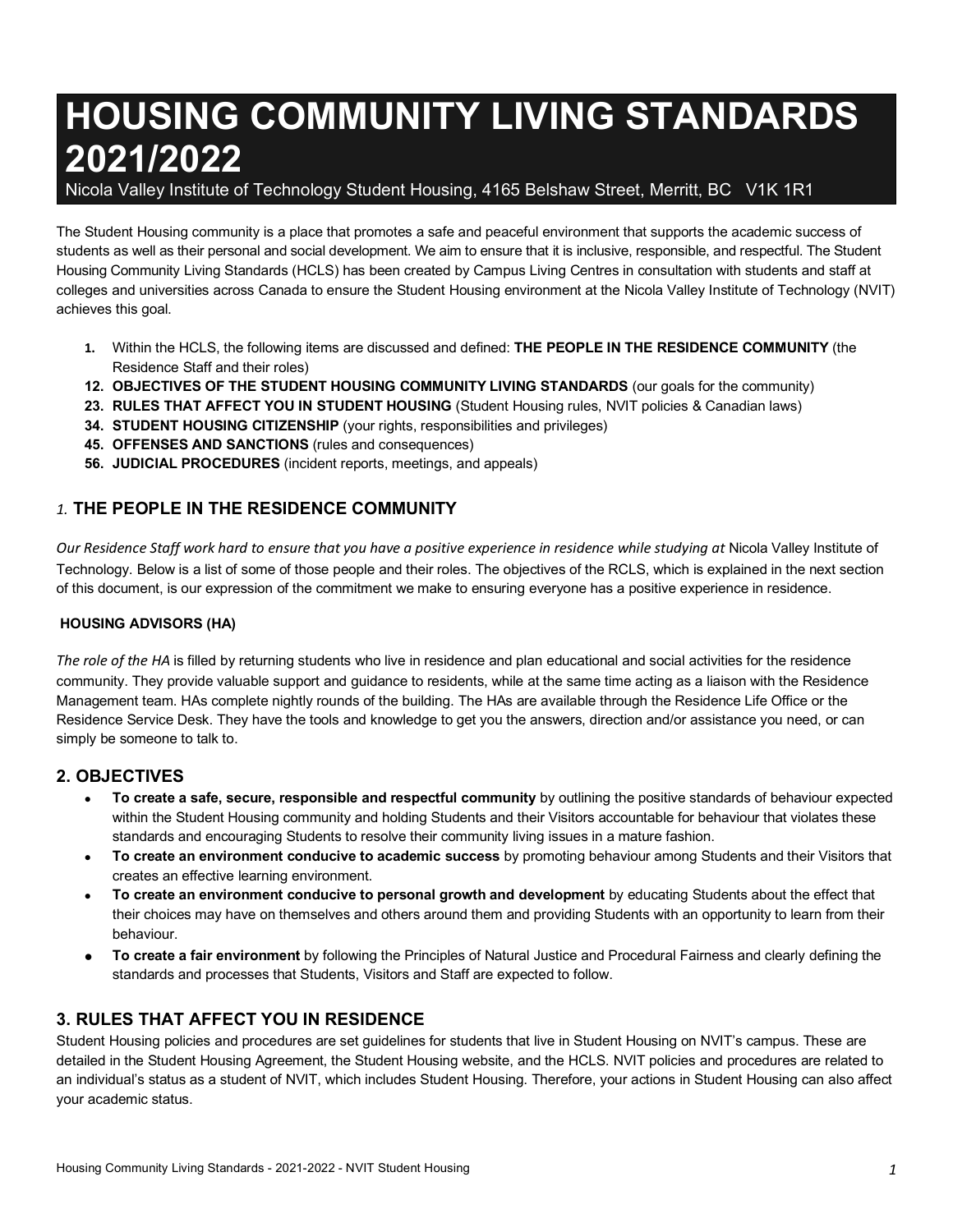Municipal, Provincial and Federal laws and by-laws are related to you being a citizen in the city, province and country. The standards outlined by Student Housing and NVIT are informed by these laws. Student Housing and NVIT Staff aim to ensure that all of these standards of behaviour are respected and maintained.

 Normally the Student Housing policies and procedures and NVIT policies and procedures act independently of one another. However, Student Housing shares all reports alleging HCLS violations with NVIT. In situations that create a concern for the safety and security of students in Student Housing and on campus, all important information will be shared between appropriate Student Housing and NVIT officials. In some cases, allegation(s) may be investigated by both the Student Housing and NVIT and the student will be subject to the sanctions under both sets of policies and procedures.

For more information about Student Housing and NVIT policies and procedures please refer to the following documents:

- The NVIT Institutional Policies: **<http://www.nvit.ca/about/institutionalpolicies.htm>**
- The Student Housing Agreement (SHA)

#### **SCOPE & APPLICATION**

The Student Housing Community Living Standards apply to all Students and their Visitors. They are in effect:

- (a) on Student Housing property, including in all buildings and the grounds of Student Housing;
- (b) at off-campus events sponsored by Student Housing or a recognized student leadership group in Student Housing;
- (c) when the conduct of a Student has a substantial link to NVIT, direct implications for the proper functioning of Student Housing; the well-being of Students; the educational mission of NVIT; or the interests or reputation of Student Housing and/or NVIT. This includes any behaviour observed or carried out through an online medium, by using text, audio, video or images, including but not limited to, Facebook, YouTube, Instagram, and Twitter will be treated as an Offense detailed within these standards.

#### **AUTHORITY**

 The HCLS is intended to be clear to all readers. If you have a question, consult a member of the Student Housing Management Team, as they have the authority to interpret the Standards. The HCLS attempts to identify a range of behaviours that constitute Offenses. Student Housing reserves the right, in extraordinary circumstances, to identify and sanction conduct that may not be specifically described, but which does not clearly support the stated Objectives of the HCLS or NVIT Polices.

#### **PROTECTION OF PRIVACY**

 Student Housing respects the privacy and personal information of student housing students and will comply with the Freedom of Information and Protection of Privacy Act regarding the gathering, retention, safeguarding and disposal of personal information.

 All concerning behaviours and allegations of offenses documented in Housing Reports will be made available to the Student, Campus Security and the Office of the Register, upon request.

 All Housing reports, files and records, both paper-based and electronic, will be kept for a minimum of seven (7) years after the termination of the Student Housing Agreement.

## **4. STUDENT HOUSING CITIZENSHIP**

 You are a citizen of the Student Housing community and a student of NVIT. You therefore have certain rights and responsibilities. Your privileges are yours to maintain by respecting the rules of Student Housing and NVIT. Rights should NOT be confused with Privileges.

 As a good citizen of our Student Housing Community, you acknowledge in a responsible way your rights, responsibilities and privileges as well as the rights, responsibilities and privileges of others. We hope that you participate in the community in a positive way, and you do your part to create and maintain an environment that encourages academic success and social growth.

#### **STUDENTS' RIGHTS**

Within the Student Housing Community, you, as a Student, have the right to:

- (a) enjoy the rights and freedoms recognized by law, subject only to restrictions that ensure the welfare and advancement of the Student Housing Community, as detailed in the HCLS,
- (b) be free from discrimination, on the basis of race, ancestry, religious beliefs, physical ability, marital status, colour, place of origin, gender, mental disability, family status, source of income, age or sexual orientation,
- (c) enjoy an atmosphere intended to remain free from behaviour which is reasonably interpreted as unwelcome; including (but not limited to) remarks, jokes, or actions which demean another person and/or deny individuals their dignity and respect,

(d) study, work, read and sleep in your unit/room without undue interference from roommates and/or floormates,

Housing Community Living Standards - 2021-2022 - NVIT Student Housing *2*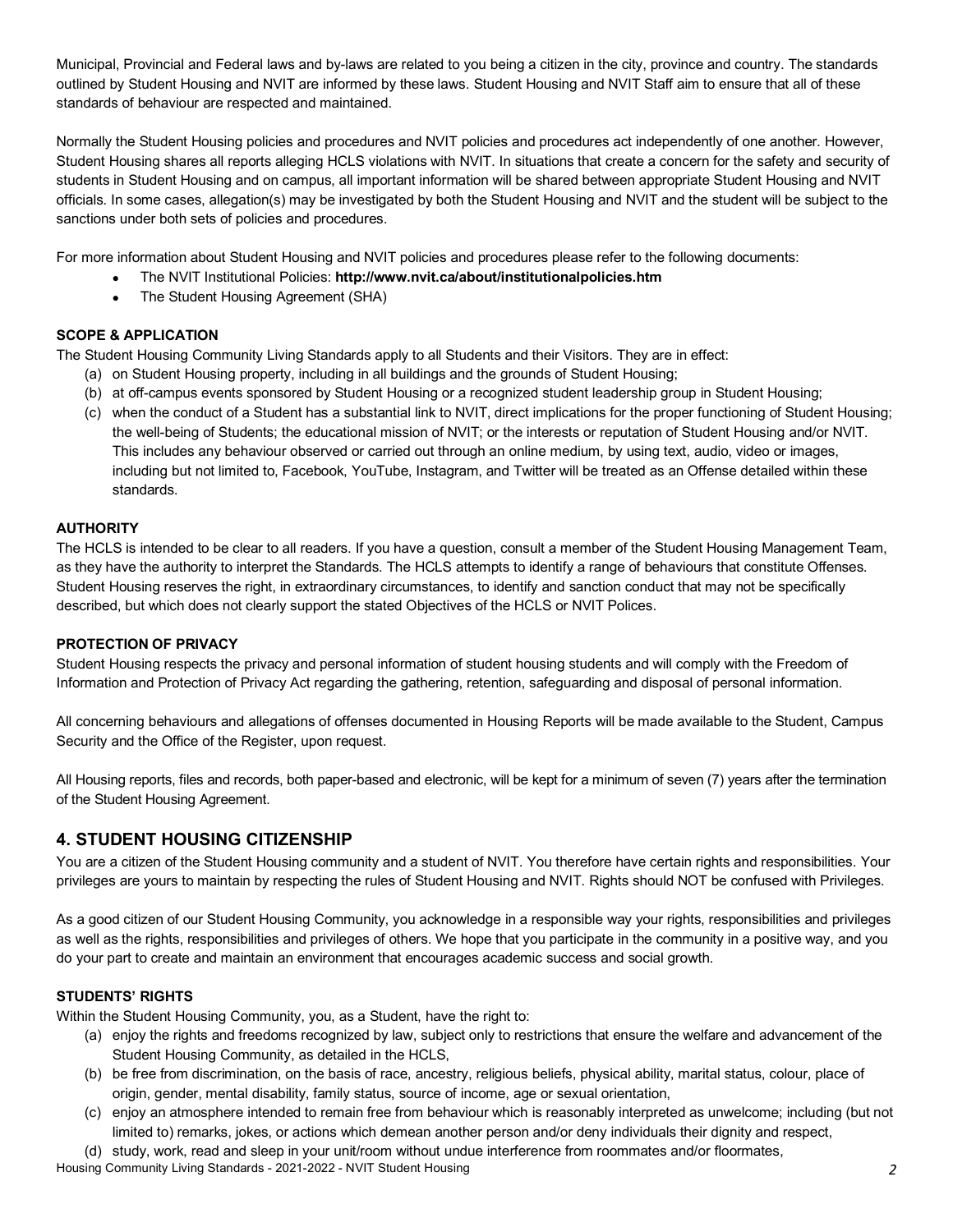- (e) occupy your assigned unit/suite/room and use its furniture, effects and services,
- (f) access to your assigned room/unit,
- (g) expect that roommates and/or floormates will respect your personal property,
- (h) expect reasonable cooperation from others when you are sharing common rooms/facilities,
- (i) live in a clean environment, requiring a joint and equitable effort from you and your roommates and/or floormates,
- (j) reasonable privacy from roommates and/or floormates,
- (k) have your concerns considered by Student Housing Staff,
- (l) have all reported offenses investigated in a reasonable amount of time and efficient manner,
- (m) expect confidentiality from Student Housing Staff with regards to all personal and student conduct related information.

#### **STUDENTS' RESPONSIBILITIES**

 With your rights come corresponding expectations of behaviour within the Student Housing Community. As a Student you have the responsibility to:

- (a) read, understand and abide by NVIT Calendar, codes, policies and regulations, guidelines and processes, including the Student Housing Agreement, the Student Housing website, and the HCLS,
- (b) recognize the authority of all Student Housing and NVIT Staff acting in the scope of their position and to be responsive and cooperative in all dealings with them,
- (c) treat with respect, civility, courtesy and consideration all Students, Student Housing Staff and NVIT Officials and conduct yourself in a way that permits them to be successful academically and/or perform their duties,
- (d) take all actions associated with good citizenship, including reporting violations of Student Housing and NVIT policies, and taking all reasonable measures to ensure the safety and security of the Student Housing Community,
- (e) seek help or resources to protect and ensure your personal health, safety and wellbeing, including addressing issues of self- harm which have the potential to occur by action or neglect, including self-abuse, eating disorders, suicide attempts, underage drinking, alcohol abuse or negligence related to health, hygiene or medications,
- (f) attempt to resolve roommate conflicts and/or community issues on your own before you ask your HA to assist you in this process,
- (g) conduct yourself and contribute in a positive and productive way to the Student Housing Community through active participation,
- (h) respect the rights, privileges and property of all other Students and their Visitors, and of the neighbouring community,
- (i) take full responsibility for the conduct of Visitors, accompany them at all times within the Student Housing Complex and ensure that Visitors are aware of, and abide by, Student Housing and NVIT policies,
- (j) conduct yourself in a way that ensures the Student Housing complex and grounds are kept in good condition, including keeping your assigned room and suite common areas in a clean and sanitary condition,
- (k) secure your personal property and obtain personal contents insurance,
- (l) permit Student Housing or NVIT Staff or its officers' entry when there is a reasonable apprehension of danger or harm, or for the purpose of inspecting the condition of the unit/suite/room and its contents,
- (m) be solely liable to NVIT for any loss or damage to your room and its furniture, telephone and effects of NVIT; liable for loss or damage to the public facilities, furniture and equipment of the Student Housing, including Common Areas; and liable for any damages caused by Visitors,
- (n) actively check your mail, voicemail and email accounts registered with Student Housing on a regular basis for messages from Student Housing Staff,
- (o) carry your NVIT ID and show it when requested by Student Housing or NVIT Staff.

#### **STUDENTS' PRIVILEGES**

 Privileges enhance the lifestyle in Student Housing because they add to the pleasure of the academic and social experience. Privileges are granted to Students upon arrival, based on the principle that Students are expected to conduct themselves in accordance with the HCLS. There is an important difference between Rights and Privileges. You can expect your Rights to be respected all the time, and you can maintain Privileges with behaviour in accordance with our HCLS. Privileges can be taken away through the judicial process if conduct does not comply with our HCLS.

#### **It is a privilege for you to:**

- (a) live in Student Housing both now, and in future years,
- (b) use the Common Areas and Facilities and the furniture, equipment, effects and services present,
- (c) have unit/suite/room assignments to live with your friends,
- (d) use sound broadcast equipment, approved musical instruments, speakers and/or subwoofers,
- (e) invite and host Visitors in Student Housing,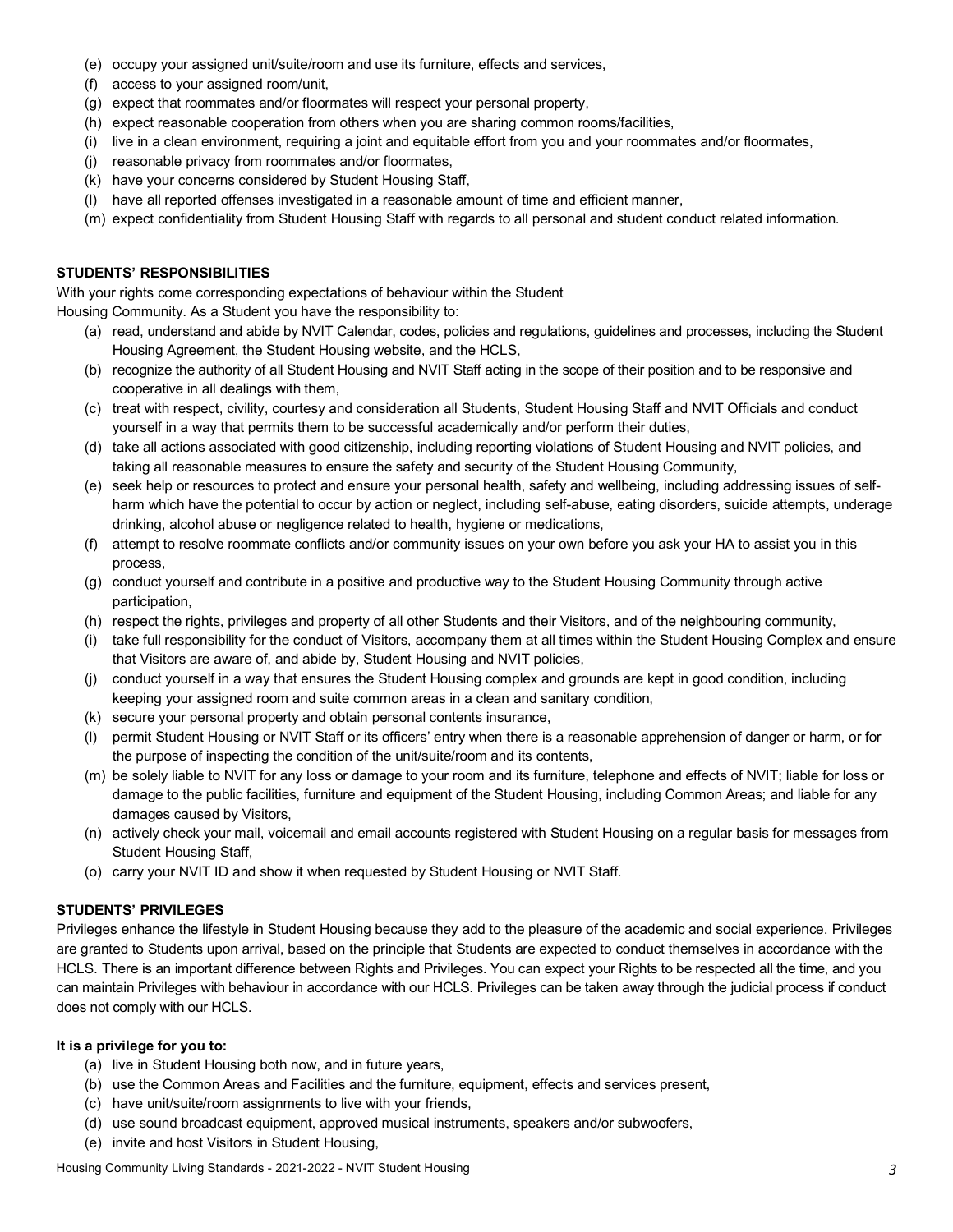- $(f)$  your assigned room/unit/building, be a Visitor in areas outside your assigned room/unit/building and/or enjoy access to the Student Housing Complex, outside
- (g) participate in events and activities facilitated or sanctioned by Student Housing.

## **5. VIOLATIONS AND SANCTIONS (THE RULES AND CONSEQUENCES)**

 A violation is any unacceptable conduct, action or neglect that violates the HCLS, Student Resident Agreement or NVIT's policies. Violations are described and classified based on three levels of increasing severity. Sanctions are the consequences for violations, which are described in detail in subsequent sections of the HCLS. At each level of offense and/or after repeated violations the severity of the sanctions will increase.

Level 1 Violations: Actions that interfere with the rights of another individual or community to the peaceful use and enjoyment of their space in Housing. Normal Point Range: 1-3

Level 2 Violations: Actions that create a significant nuisance and/or disturbance to an individual or community and/or repeated level one violations. Normal Point Range: 2-5

Level 3 Violations: Actions that endanger the safety and security of an individual; significantly compromise or damage personal or Housing/NVIT property; attack the dignity/integrity of an individual; contravene the laws of the land; and/or repeated level two violations. Any Level 3 Offense may warrant an eviction. Normal Point Range: 4-9

#### **The Point System**

 The point system is designed to help define the seriousness of specific behaviours and to track the frequency and severity of a student's HCLS violations. All violations are associated with points ranging from a value of 1 through 9. All violations have a minimum value of one point. The assigned number of points will depend upon the type of incident and/or its severity. In complex situations where multiple violations occur in the same incident, points will typically be assigned based on the most serious single violation of the HCLS.

 Points remain on record until August 15 of each year, or as stipulated upon eviction. After a Resident has been found responsible for a violation, the Resident may be responsible for educational, restorative, or punitive sanctions. Points are assigned for each incident based on the table below. Points are used in determining the sanctions appropriate for a resident, given their cumulative conduct record, as outlined in the "Sanctions" section below. During sanctioning, decision makers consider a resident's total points, including those assigned for the current violation.

| Tier | <b>Points Accumulated</b> | <b>Typical Sanction Examples</b>                                                                           |
|------|---------------------------|------------------------------------------------------------------------------------------------------------|
|      | $1 - 3$                   | Warning, Community Service, Educational, Fine, Loss of Privileges, Restitution                             |
| п    | $4 - 8$                   | All Tier I Sanctions, Communication Ban, Transfer/Relocation, Behavioural Contract,<br>Residence Probation |
| ШL   | $9+$                      | All Tier I, and II Sanctions, Eviction, Recommendation of Charges of non-Academic<br>Misconduct            |

#### **VIOLATIONS**

 The violations listed in the HCLS summarize policies stated in the Student Housing Agreement (SHA) and are found to be consistent with NVIT policies and values. Where applicable, reference is made to these policies.

| <b>Level of Incident</b> | <b>Points Typically Assigned</b> |
|--------------------------|----------------------------------|
| LEVEL 1                  | $1 - 3$                          |
| LEVEL 2                  | $2 - 5$                          |
| LEVEL 3                  | $4 - 9$                          |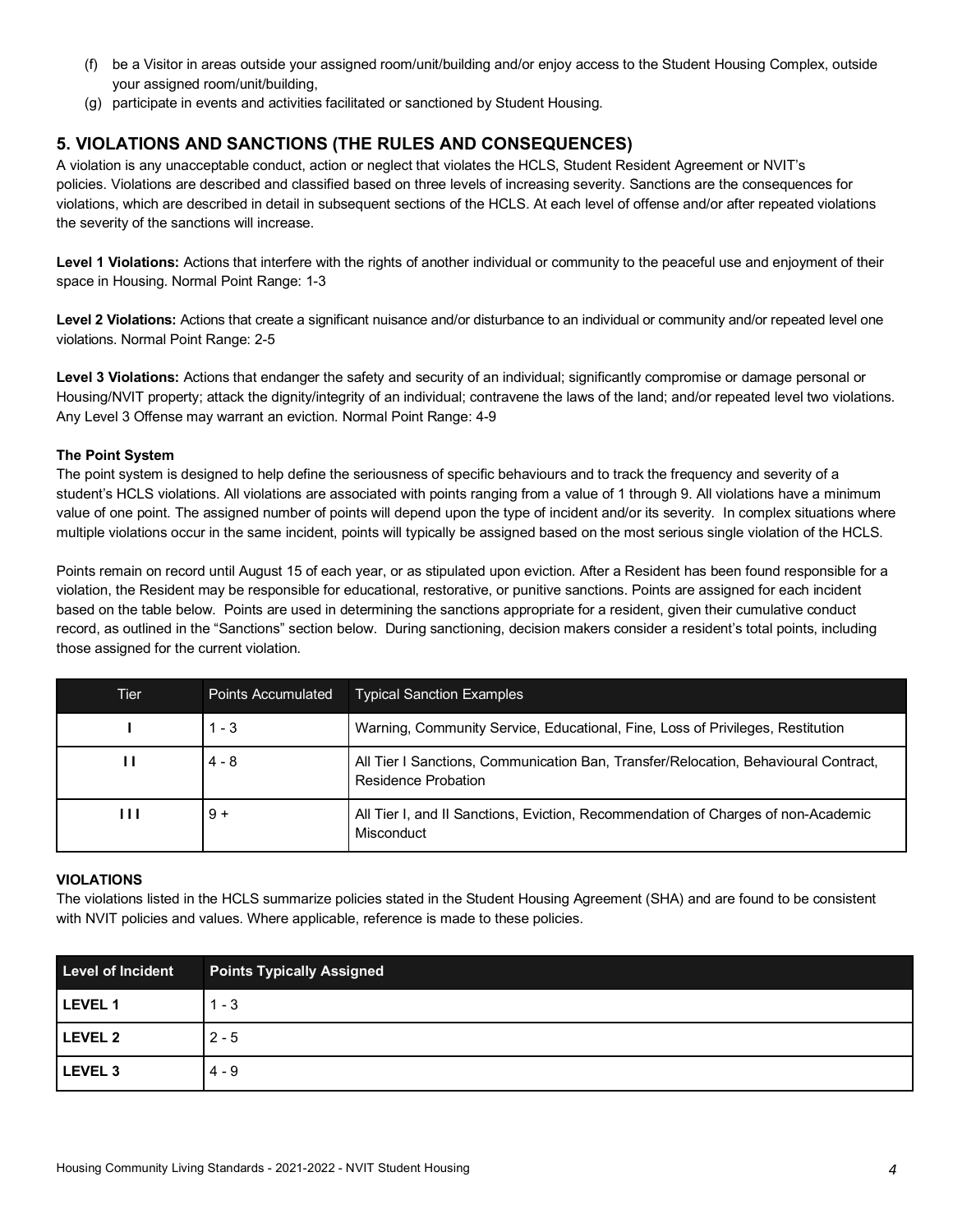#### **1. ADVERTISING, SOLICITING, CAMPAIGNING AND SELLING**

|                | Note: Students or other community members who wish to campaign or advertise activities associated with the Student Housing or NVIT<br>are required to speak with a Student Housing Staff member to seek permission to do so.                                                                                                                              |  |
|----------------|-----------------------------------------------------------------------------------------------------------------------------------------------------------------------------------------------------------------------------------------------------------------------------------------------------------------------------------------------------------|--|
| <b>LEVEL 1</b> | Unauthorized advertising, soliciting, promoting, or selling of products, events and services in Student Housing<br>a)<br>(ranging from but not limited to online and/or printed materials).<br>Unauthorized campaigning in Student Housing.<br>b)                                                                                                         |  |
| LEVEL 2        | Displays in windows or other prominent places promoting alcohol, illegal substances, messages of hate,<br>C)<br>pornography, or other inappropriate activities or messages.<br>Unauthorized advertising, soliciting, promoting, or selling of products, events and services in Student Housing<br>d)<br>in relation to alcohol and/or illegal substances. |  |

| 2. ALCOHOL     |                                                                                                                                                                         |  |
|----------------|-------------------------------------------------------------------------------------------------------------------------------------------------------------------------|--|
|                | Note: The legal drinking age in British Columbia is 19 years. However, NVIT Student Housing is a substance-free community.                                              |  |
| <b>LEVEL 3</b> | The possession or consumption of alcohol and/or illegal substances is not permitted on or about the lands on<br>a)<br>which the housing is situated, regardless of age. |  |
|                | Possession or use of alcohol and/or illegal substances is a serious offense and may result in eviction.<br>b)                                                           |  |

## **3. CANNABIS**

 In British Columbia, a person must be 19 years of age to legally purchase or consume cannabis. As per the Canadian legislation, cannabis cannot be consumed in public, including on residence or campus grounds. The student housing building is a smoke-free environment where smoke or combustion in any form are prohibited (including smoking and vaping). Residents who are in possession of cannabis must store their cannabis in a sealed container.

 **Note:** Students who require accommodations for possession and/or use of medical cannabis that may contradict Student Housing policies must submit a formal request to Housing Management prior to acquiring/using medical cannabis in housing.

| <b>LEVEL 1</b> | Careless or unsafe storage of cannabis or cannabis products that causes or has the potential to cause harm or<br>a)<br>disturbance to the community, (e.g., excessive odour, mold, etc.).<br>Consumption of cannabis or cannabis products in unauthorized areas (e.g., lounges, hallways, common spaces,<br>b)<br>etc.).<br>Attending Residence Orientation under the influence of cannabis.<br>C)                                                                                                                                                                                               |
|----------------|--------------------------------------------------------------------------------------------------------------------------------------------------------------------------------------------------------------------------------------------------------------------------------------------------------------------------------------------------------------------------------------------------------------------------------------------------------------------------------------------------------------------------------------------------------------------------------------------------|
| <b>LEVEL 2</b> | Smoking, vaping, or producing the odour of cannabis in Residence or on Residence grounds.<br>d)<br>Growing cannabis and/or producing cannabis substances in Residence (e.g., edibles, hash oil, etc.).<br>e)<br>Possession of more than 30 grams of dried cannabis (one ounce) or equivalent, in Residence.<br>f)<br>Imposing the physical effects of intoxication on the Residence community.<br>(g<br>Influencing, forcing and/or promoting the consumption of cannabis by a resident and/or guest on another.<br>h)                                                                           |
| <b>LEVEL 3</b> | Consumption or possession of cannabis by Residents and guests under the legal age, or those on cannabis<br>$_{1}$<br>probation.<br>Purchasing for, or supplying persons with, cannabis or cannabis substances whom are under the legal age.<br>j)<br>Consumption games or promotion of a social function, activity or contest in which the consumption of cannabis is<br>k)<br>either the primary focus or used as a penalty, typically in response to a specified cue or prompt.<br>Possession with the intent to sell, and/or selling cannabis or cannabis substances in Residence.<br>$\vert$ |

## **4. CLEANLINESS**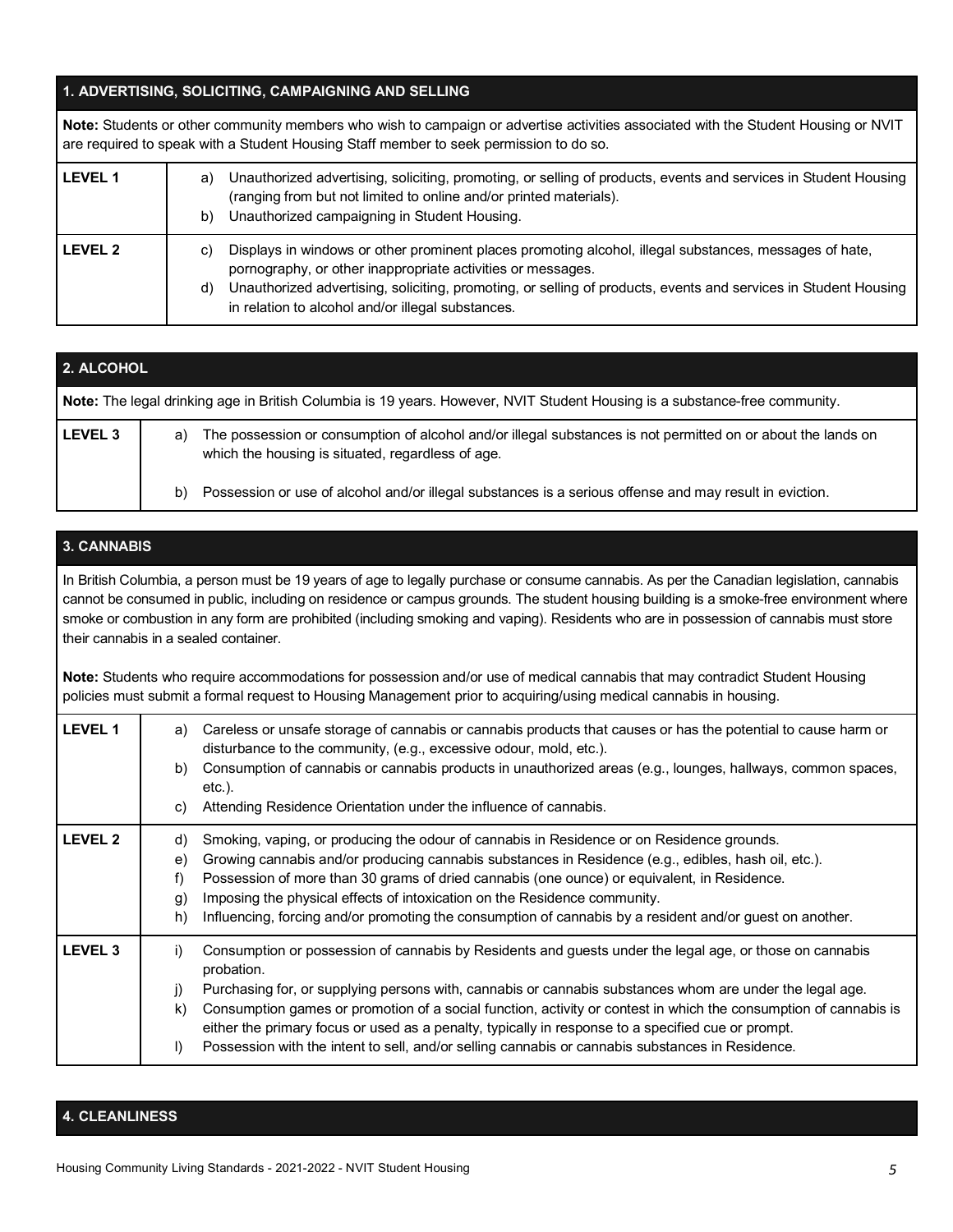| <b>LEVEL 1</b> | Littering.<br>a)<br>Failure to keep Room/common areas in a clean and sanitary condition after use.<br>b)<br>Improper disposal of refuse, including leaving garbage bags outside of your unit/suite/room or outside of<br>C)<br>designated garbage areas.<br>Collection of empty containers, bottles or cans that is judged by Housing Staff, for sanitary reasons, to be beyond<br>d)                           |
|----------------|-----------------------------------------------------------------------------------------------------------------------------------------------------------------------------------------------------------------------------------------------------------------------------------------------------------------------------------------------------------------------------------------------------------------|
|                | recycling purposes.<br>Failure to (follow disposal instructions of) dispose of recycling, garbage and/or organics appropriately; including,<br>e)<br>but not limited to leaving garbage/recycling bags, leaving items on compactor floor, bagging organics with a non-<br>organic bag, failure to break down cardboard, failure to separate recycling/garbage/organics into their designated<br>disposal areas. |

| <b>5. DAMAGES &amp; VANDALISM</b> |                                                                                                                                                                                                                                                                                                                                                                                                                                                                                                                                                                    |  |
|-----------------------------------|--------------------------------------------------------------------------------------------------------------------------------------------------------------------------------------------------------------------------------------------------------------------------------------------------------------------------------------------------------------------------------------------------------------------------------------------------------------------------------------------------------------------------------------------------------------------|--|
| <b>LEVEL 2</b>                    | Marking any surface through action or neglect, that is not deemed normal wear and tear.<br>a)<br>Behaviour that causes, or has the potential to cause moderate damage through actions, carelessness, or<br>b)<br>negligence.<br>Failure to keep your furniture, fixtures and appliances in a good state of repair.<br>C)<br>Attempt to repair and/or resolve damages without consultation and subsequent permission from the Residence.<br>d)<br>Damage to, or alteration of Housing Community Resources such as bulletin boards, posters, decorations, etc.<br>e) |  |
| <b>LEVEL 3</b>                    | Behaviour that causes, or has the potential to cause significant damage through action, carelessness or<br>f)<br>negligence.<br>Willful damage, vandalism or graffiti or neglect that leads to serious damage to the housing, NVIT or private property.<br>g)                                                                                                                                                                                                                                                                                                      |  |

| <b>6. DISRUPTIVE BEHAVIOUR</b> |                                                                                                                                                                                                                                                                                                                                                                                             |  |
|--------------------------------|---------------------------------------------------------------------------------------------------------------------------------------------------------------------------------------------------------------------------------------------------------------------------------------------------------------------------------------------------------------------------------------------|--|
| <b>LEVEL 1</b>                 | Throwing, dropping, kicking or knocking objects in, from, or at housing buildings, windows, or stairwells, whether<br>a)<br>intentional or unintentional.<br>Participating in physically-active games or sports inside Housing or within the Housing grounds which could<br>b)<br>disturb residents, staff or the surrounding community or cause damage to facilities or personal injuries. |  |
| LEVEL 2                        | Creating or permitting behaviour in Housing which is a nuisance or annoyance to Residents, Housing Staff, the<br>C)<br>surrounding community, or to the supplier of services authorized by Housing or NVIT. This includes pranks/raids<br>or similar actions that could be damaging to personal, Housing or NVIT property or reputation.                                                    |  |

| <b>7. FACILITIES AND FURNITURE</b> |                                                                                                                                                                                                                                                                                       |  |
|------------------------------------|---------------------------------------------------------------------------------------------------------------------------------------------------------------------------------------------------------------------------------------------------------------------------------------|--|
| <b>LEVEL 1</b>                     | Removal of furniture, appliances, window screens or other fixtures from assigned rooms/units or common spaces<br>a)<br>and placing them elsewhere.<br>Removal of furniture, appliances, or other fixtures from assigned Common Areas and placing them elsewhere.<br>b)                |  |
| LEVEL 2                            | Alteration, renovation or removal of Rooms, furniture, or equipment.<br>C)<br>Installation of unauthorized furnishings, equipment or devices. This includes internet and phone.<br>d)<br>Failure to keep access clear to electrical panel, heating unit and maintenance access.<br>e) |  |

| <b>8. FIRE SAFETY</b> |          |                                                                                                                                                                                                                                                                                 |
|-----------------------|----------|---------------------------------------------------------------------------------------------------------------------------------------------------------------------------------------------------------------------------------------------------------------------------------|
| <b>LEVEL 1</b>        | a)       | Propping open a fire door, which includes room/suite/unit doors. This may include using the deadbolt or another<br>item to prevent it from locking and/or to hold the door open.                                                                                                |
| LEVEL 2               | b)<br>C) | Possession or use of candles, incense, lava lamps, open coil hot plates, flame cooking devices, indoor barbeques,<br>deep fryers and the like. Cooking devices without an automatic shutdown are not allowed in residence.<br>Covering or removing smoke and/or heat detectors. |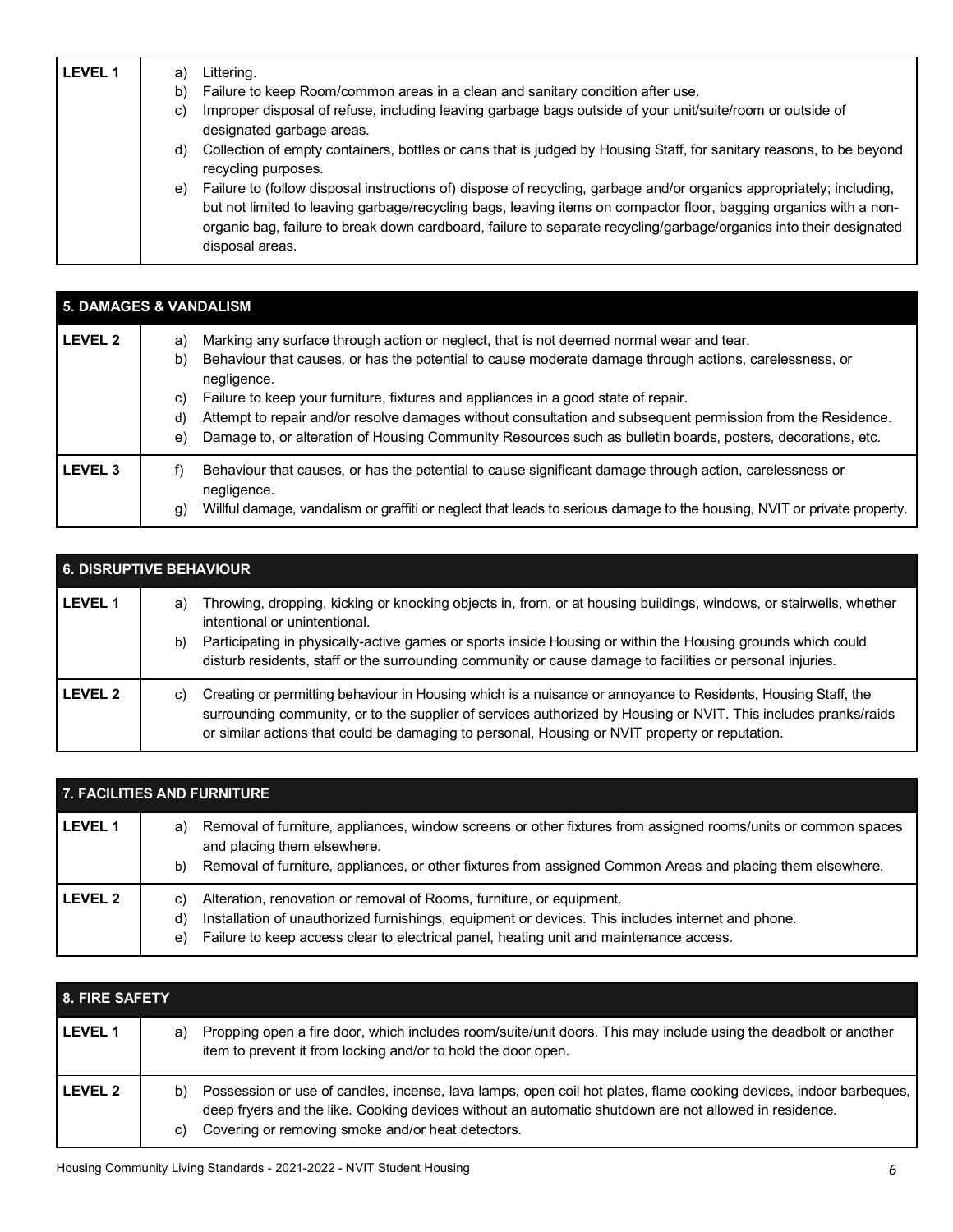|                | Blocking hallways, stairwells, exits and access to fire safety equipment.<br>d)<br>Leaving food unattended while cooking.<br>e)<br>Shallow/deep frying is not permitted.                                                                                                                                                                                                                |
|----------------|-----------------------------------------------------------------------------------------------------------------------------------------------------------------------------------------------------------------------------------------------------------------------------------------------------------------------------------------------------------------------------------------|
| <b>LEVEL 3</b> | Possession or use of explosive or flammable material (e.g., firecrackers, fireworks and barbecue propane tanks).<br>g)<br>Discharging, tampering with, covering or operating any fire prevention or detection equipment for any purpose<br>h)<br>other than the control of a fire.<br>Actions or neglect that leads to a fire, and/or the activation of the building fire alarm system. |

## **9. GUESTS AND VISITORS**

- **1.** A guest is any person who is invited to, accompanied on, accepted or admitted to the housing property where they do not currently reside. **2.** Residents must sign in their guests at the front desk before they enter the Housing.
- **3.** The guest must leave one piece of photo identification with the front desk. The front desk will not accept passports or health cards as forms of photo identification.
- **4.** No visitors will be granted access into the Housing after 12:00am.
- **5.** Residents may sign-in up to two (2) guests at a time.
- **6.** While each guest is in the Housing, the Resident must remain in the company of the guest at all times until the guest is signed out.
- **7.** The guest must sign-out and collect photo identification with the front desk each time they leave housing property, regardless of the length of time spent off property.
- **8.** Residents are permitted to have up to a maximum of two (2) consecutive overnight guests and no more than ten (10) overnight guests in any one (1) given month.
- **9.** Guests should not in any way interfere with the rights of a roommate or other Resident to privacy, access, sleep or study at any time or anywhere within the Housing.
- **10.** Failure to be present does not mitigate or relieve the resident's responsibility for their guest's behaviour. Residents are responsible for their guest's behaviour whether they participated in, condoned or were aware of that guest's behaviour or not. The specific sanction(s) will be determined by the list of possible sanctions for the offense(s) committed by the guest.
- **11.** NVIT Housing requires any guests 16 years or younger visiting the Housing without a parent/guardian to have a signed form of consent from their parent/guardian. This form will also include contact information for the parent/guardian. The Housing reserves the right to call a parent/guardian in the event of a medical emergency or due to behavioural conduct.
- **12.** A guest who remains in Housing beyond 2:00 am is considered an overnight guest.
- **13.** Requests for exceptions to the Guests and Visitors Policy may be submitted to Housing Management prior to the arrival of the guest.

| LEVEL 1 | Failure to sign-in/sign-out Guests at the front desk.<br>a)<br>Failure of Resident to be with their Guest at all times in Housing.<br>b)<br>Permitting a guest to stay over the limit of two (2) nights consecutively or ten nights (10) in any given month (1)<br>c)<br>without approval from management. |
|---------|------------------------------------------------------------------------------------------------------------------------------------------------------------------------------------------------------------------------------------------------------------------------------------------------------------|
| LEVEL 2 | Hosting a Guest during NVIT's Orientation Week or when Exam Quiet Hours are in effect.<br>d)<br>Living or permitting someone else to live in a room/unit without an approved assignment from Housing.<br>e)                                                                                                |
| LEVEL 3 | Hosting a guest who violates the HCLS. All residents are responsible for the actions and behaviours of guests<br>t)<br>signed in with them, at all times, while in the Housing.<br>Hosting a guest who has been issued a trespass, or similar notice restricting them from the Housing property.<br>g)     |

## **10. HARASSMENT AND DISCRIMINATION**

 **Note:** Every individual has a right to a safe, respectful environment that is free from attacks on their dignity/integrity. Harassment is defined as any attention or conduct (oral, written, graphic, electronic or physical) by an individual or group who knows, or ought to reasonably know, that such attention or conduct is unwelcome, unwanted, offensive or intimidating. Bullying and hazing will be considered harassment under this policy. Discrimination is any behaviour that is based in or leads to unjust or prejudiced treatment of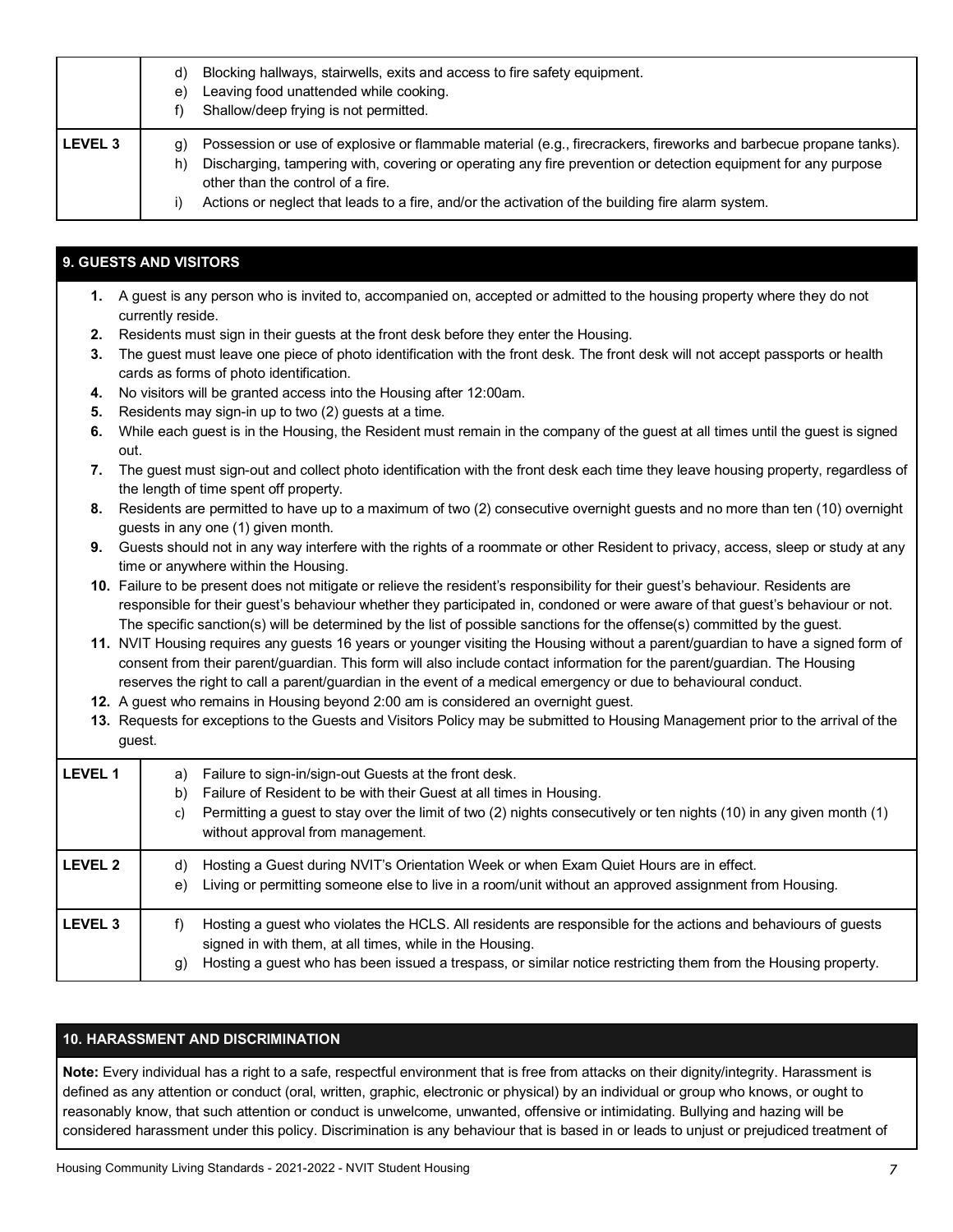persons of things, often on the grounds of sex, race, religion, age, gender/gender identity, etc. This includes but is not limited to: making stereotypical assumptions based on a person's presumed traits, excluding persons, denying benefits to someone or imposing burdens upon them.

| NOTE 2: Decisions about the difference between level 2 and 3 offenses will be based on the definitions previously given. |                |                                                                                                                                                                                                                                                                                                                                                                                                              |
|--------------------------------------------------------------------------------------------------------------------------|----------------|--------------------------------------------------------------------------------------------------------------------------------------------------------------------------------------------------------------------------------------------------------------------------------------------------------------------------------------------------------------------------------------------------------------|
| LEVEL 2 &<br><b>LEVEL 3</b>                                                                                              | a)<br>b)<br>C) | Failure to abide by the NVIT Code of Conduct or related legislation or policies which defines harassment and<br>discrimination.<br>Any conduct that could be deemed as bullying, including cyber bullying, or bullying on social media, be it via a<br>group or an individual.<br>Any statement, action, or display that could be deemed as inappropriate or derogatory towards an individual or a<br>group. |

| <b>11. ILLEGAL SUBSTANCES &amp; ACTIVITIES</b> |                                                                                                                                                                                                                                                                                                                                                                                                                                  |  |
|------------------------------------------------|----------------------------------------------------------------------------------------------------------------------------------------------------------------------------------------------------------------------------------------------------------------------------------------------------------------------------------------------------------------------------------------------------------------------------------|--|
|                                                | Note: Any observations about the behaviour, speech, odour or physical surroundings of an individual that cause suspicion of illegal<br>activity will be investigated and/or reported (NVIT Student Housing is drug free). Under the principles of the Standard of Proof, repeated<br>suspicious behavior pertaining to illegal activities may result in Student Housing applying the full measures of discipline outlined below. |  |
| LEVEL <sub>2</sub>                             | Attending Housing Orientation, or other housing events, under the influence of illegal substances.<br>a)<br>Using or being under the influence of an illegal or un-prescribed substance in housing.<br>b)                                                                                                                                                                                                                        |  |
| LEVEL <sub>3</sub>                             | Possession of paraphernalia associated with the use of illegal substances.<br>C)<br>Possessing, making, selling or otherwise distributing an illegal or un-prescribed substance or Student Housing.<br>d)<br>Possession or use of medication for purposes other than those for which they were prescribed<br>e)<br>Any behaviour or activities that contravene the laws of the land                                              |  |

## **12. NOISE AND QUIET HOURS**

 **Consideration Hours** are in effect 24 hours a day, 7 days a week. Noise levels at any time should not detract from any resident's ability to pursue academic endeavours or to enjoy a peaceful living environment. An individual's right to reasonable quiet supersedes another's right to make noise. The following items are prohibited: large musical instruments (i.e. drum sets), surround sound systems or noise producing devices such as subwoofers and PA systems.

 **Quiet Hours** are observed in Housing: Sunday to Thursday: 11:00pm - 8:00am; Friday and Saturday evenings: 1:00am - 8:00am.  **Exam Quiet Hours** begin 1 week prior to the exam start dates in both December and April. Quiet Hours are extended to 23 hours a day. Housing will define a Relaxed Hour during the evening when programming by Housing Staff may occur. Housing Management reserves the ability to alter quiet hours at any time to suit the needs of the community.

 As a general rule, noise from your room/unit that is audible outside your room, including in hallways, common areas, neighbouring units or buildings, will be addressed by Housing Staff during quiet hours.

| <b>LEVEL 1</b> | Non-compliance with Consideration Hours or Quiet Hours.<br>a)<br>Possession of loud musical instruments.<br>b)<br>Use of musical instruments without the use of headphones or sound equipment such as surround sound systems,<br>C)<br>or noise producing devices such as subwoofers or PA systems |
|----------------|----------------------------------------------------------------------------------------------------------------------------------------------------------------------------------------------------------------------------------------------------------------------------------------------------|
| <b>LEVEL 2</b> | Non-compliance with Exam Quiet Hours.<br>d)<br>Excessive noise that interferes with the academic work of Students and/or significantly disturbs the Student<br>e)<br>Housing community and/or our neighbouring communities.                                                                        |

| <b>13. PETS</b> |    |                                                                                                                     |
|-----------------|----|---------------------------------------------------------------------------------------------------------------------|
| LEVEL 2         | a) | Keeping any animal or pet in residence, with the exception of fish in one small aquarium, no larger than 3 gallons. |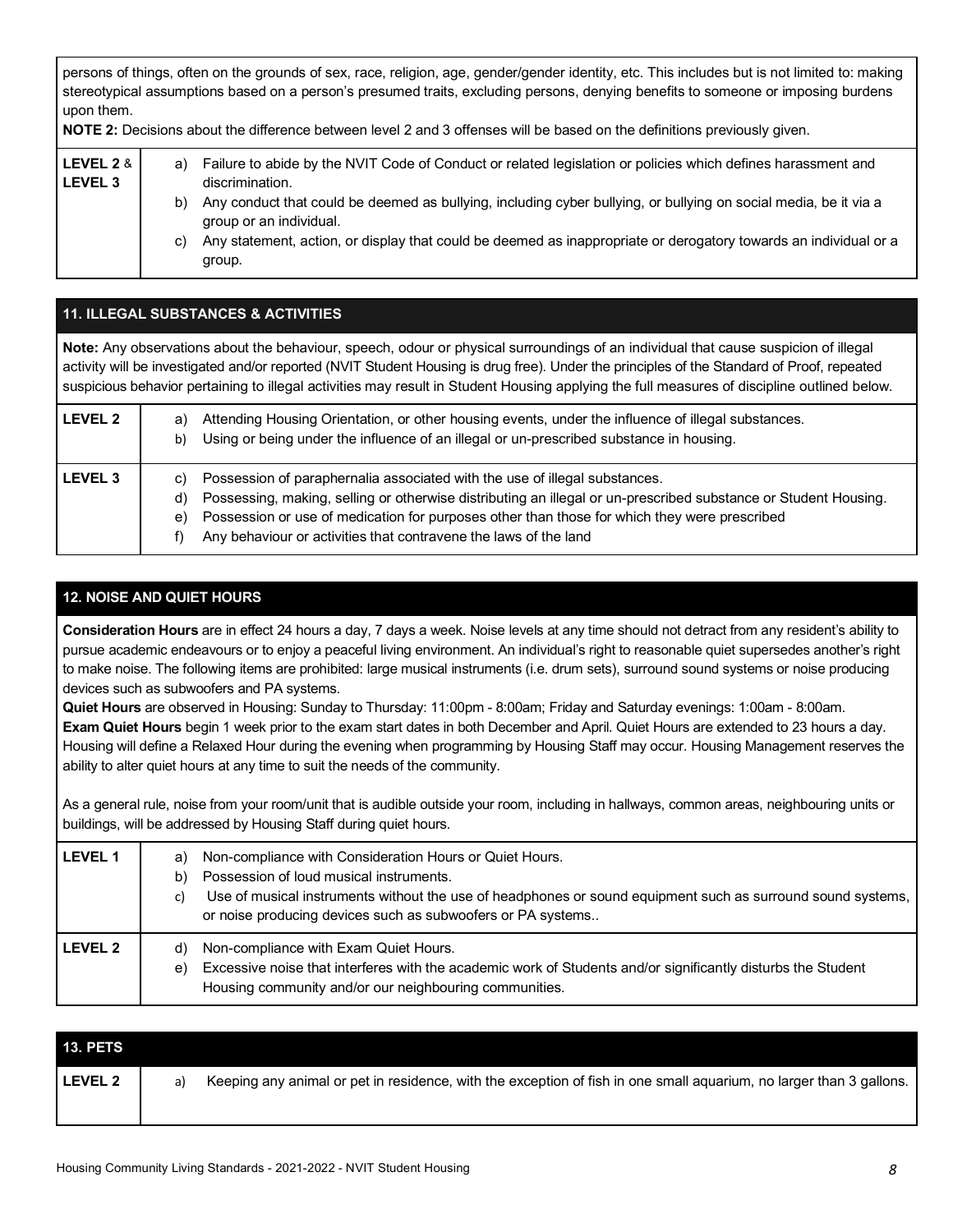| <b>14. RESPECT AND COOPERATION</b> |    |                                                                                                                                                                          |  |
|------------------------------------|----|--------------------------------------------------------------------------------------------------------------------------------------------------------------------------|--|
| <b>LEVEL 2</b>                     | a) | Failure to respond to the written or verbal direction of Student Housing or NVIT Staff.                                                                                  |  |
|                                    | b) | Demonstrated lack of respect, civility, courtesy, or cooperation with a member of the community, including<br>students, visitors, Student Housing staff, and NVIT Staff. |  |
|                                    | C) | Failure to provide identification, or providing false identification when asked from a Student Housing or NVIT Staff.                                                    |  |
|                                    | d) | Providing a false report of an incident or impeding an investigation.                                                                                                    |  |

## LEVEL 3 | a) Unauthorized entry into restricted areas of Student Housing, including rooftops, basements, utility rooms, offices, b) Entry into another student's room without the consent of that student. **15. RESTRICTED AREAS AND UNAUTHORIZED ENTRY**  etc.

| <b>16. SAFETY AND SECURITY</b> |                                                                                                                                       |  |
|--------------------------------|---------------------------------------------------------------------------------------------------------------------------------------|--|
| <b>LEVEL 1</b>                 | Improper use of an emergency exit.<br>a)<br>Footwear must be used within all Interior and exterior common areas of the Housing.<br>b) |  |
|                                |                                                                                                                                       |  |
| <b>LEVEL 2</b>                 | Covering, tampering with, or removing the PA system.<br>C)                                                                            |  |
|                                | Permitting entry of any individual (resident, non-resident or other) into Housing, either by opening a door or giving<br>d)           |  |
|                                | Housing keys or swipe cards to that individual.                                                                                       |  |
|                                | Overloading or tampering with electrical systems.<br>e)                                                                               |  |
|                                | Unsafe storage, disposal and/or use of prescribed medication and related medical devices such as needles,<br>f)                       |  |
|                                | prescription drugs, and pill bottles.                                                                                                 |  |
| LEVEL <sub>3</sub>             | Tampering with video surveillance equipment or systems.<br>g)                                                                         |  |
|                                | Failure to evacuate during an alarm.<br>h)                                                                                            |  |
|                                | Careless driving on Housing grounds.<br>i)                                                                                            |  |
|                                | Actions, carelessness or neglect that causes an elevator to stall and/or require repair.                                              |  |

## **17. SEXUAL VIOLENCE**

 Sexual Violence is a broad term that describes any violence, physical or psychological, carried out through sexual means or by targeting sexuality. This violence takes different forms against another person without their consent. This includes but is not limited to sexual assault, sexual harassment, stalking, indecent exposure, voyeurism and sexual exploitation.

 **Note**: The Institution's student code of conduct and other policies regarding sexual violence will take precedence over the Housing Community Living Standards.

| <b>LEVEL 3</b> | a) Any behaviour deemed to be sexual violence. |  |
|----------------|------------------------------------------------|--|
|                |                                                |  |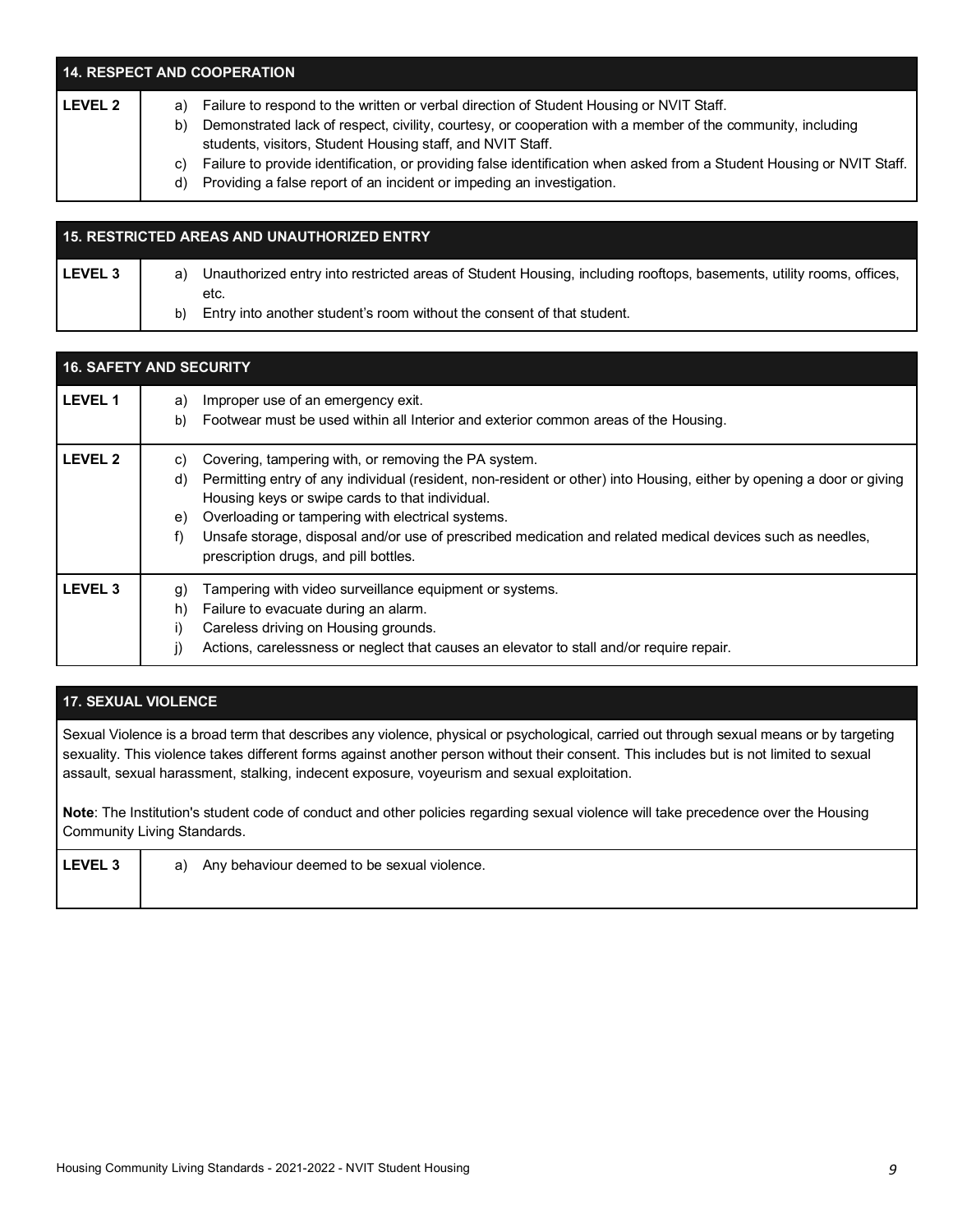| <b>18. SMOKING</b> |                                                                                                                                                                                                                                                         |
|--------------------|---------------------------------------------------------------------------------------------------------------------------------------------------------------------------------------------------------------------------------------------------------|
|                    | This is a smoke-free campus. Smoking is prohibited on all campus grounds, including in Student Housing and on campus grounds.                                                                                                                           |
| <b>LEVEL 3</b>     | a) Smoking in Housing, including the use of e-cigarettes, hookahs, and vaporizers.<br>Possession of large smoking paraphernalia (e.g., bongs, hookahs, etc.) more than 30 centimetres in height.<br>b)<br>Smoking on Student Housing or campus grounds. |

| <b>19. TECHNOLOGY MISUSE</b> |                                                                                                                                                                                                                                     |  |
|------------------------------|-------------------------------------------------------------------------------------------------------------------------------------------------------------------------------------------------------------------------------------|--|
| <b>LEVEL 2</b>               | Failure to abide by NVIT Internet & technology usage policies.<br>a)<br>Installing/use of a personal internet router.<br>b)                                                                                                         |  |
| <b>LEVEL 3</b>               | Interference with the technology of the Student Housing, NVIT or another Student.<br>C)<br>Copyright infringement (i.e. illegally downloading music, movies or other media using the Student Housing internet<br>d)<br>connection). |  |

| <b>20. UNAUTHORIZED ACTIVITIES</b> |                                                                                                                                                                                                                                                                                                                                                                                                                                                                                                                                      |  |
|------------------------------------|--------------------------------------------------------------------------------------------------------------------------------------------------------------------------------------------------------------------------------------------------------------------------------------------------------------------------------------------------------------------------------------------------------------------------------------------------------------------------------------------------------------------------------------|--|
|                                    | Note: All organized events, activities or gatherings that have the potential to cause a disturbance must be approved by the Student<br>Housing Management to ensure compliance with fire safety, noise and other applicable policies. Student Housing Management will not<br>approve any event that involves or is presumed to involve the use of alcohol or other substances.<br>Note 2: Maximum capacity of a student housing room is defined as the number of residents that live in the room plus two additional<br>people each. |  |
| <b>LEVEL 2</b>                     | Any gathering over the maximum capacity of a Student Housing room and/or the volume of music or people<br>a)                                                                                                                                                                                                                                                                                                                                                                                                                         |  |

## **21. UNAUTHORIZED ARTICLES AND THEFT**

violates the noise policy.

 Theft refers to the act of taking another person's property in Student Housing without their permission. **Note:** Only Refrigeration appliance supplied with the Room are to be used. No others, including mini fridges, are to be brought into the Room. Irons, toaster ovens, coffee makers, electric kettles protected by an automatic "shut off" may be used. In order for appliances to be approved for use in Student Housing, they must bear a visible serial number and a CSA or RL identification tag.

| <b>LEVEL 1</b> | Possession of equipment, keys, appliances or furnishings not authorized by Student Housing or NVIT.<br>a) |
|----------------|-----------------------------------------------------------------------------------------------------------|
| <b>LEVEL 3</b> | Theft or possession of stolen property.<br>b)                                                             |

## **22. VIOLENCE AND AGGRESSION**

 **Note:** Violent or aggressive behaviour of any kind is not permitted in Student Housing. This includes behaviour such as physical force potentially causing hurt or damage to someone/something, and/or behaviour that threatens another member of the community. Violence and aggression includes but is not limited to physical or verbal acts.

| <b>LEVEL 3</b> | a)<br>b) | Any communication or behaviour that is perceived as offensive, abusive, unwanted, aggressive or threatening.<br>Any behaviour (consensual or not) that causes or has the potential/intent to cause physical or emotional harm.<br>These behaviours include, but are not limited to: hitting, punching, slapping, kicking, pushing, pulling, bullying,<br>stalking, fighting, intimidation, retaliation and threats of violence. |
|----------------|----------|---------------------------------------------------------------------------------------------------------------------------------------------------------------------------------------------------------------------------------------------------------------------------------------------------------------------------------------------------------------------------------------------------------------------------------|
|                | C)       | Any behaviour deemed to be a physical assault.                                                                                                                                                                                                                                                                                                                                                                                  |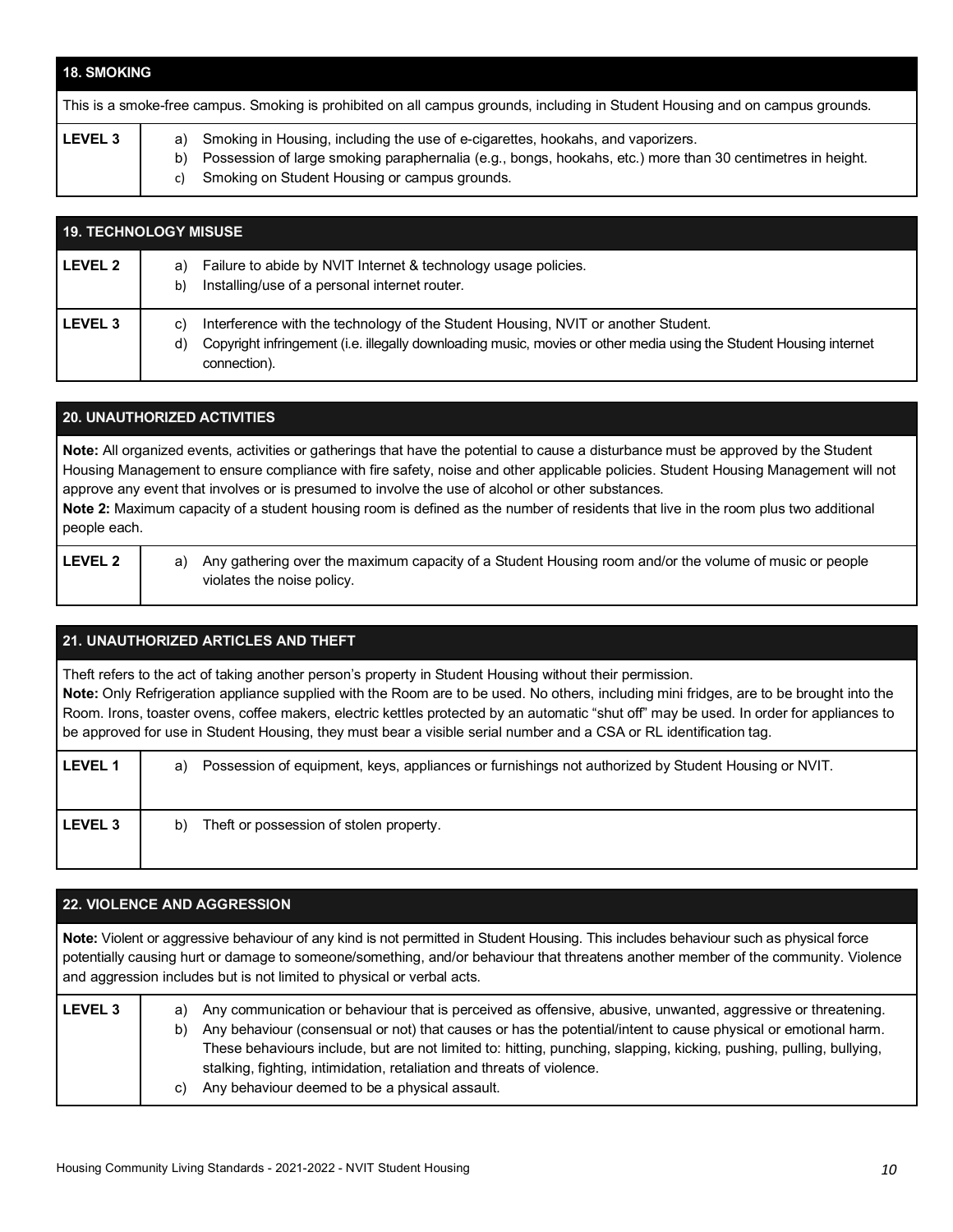#### **23. WEAPONS**

 **Note:** A weapon is defined as any device that is designed for (or could be used for) the purpose to intimidate, threaten, harm or kill. Examples of weapons include and are not limited to: handguns, rifles, air guns, pellet guns, paintball guns, BB guns, crossbows, swords, hunting knives, fishing knives, martial arts weapons, brass knuckles, replica weapons, or any other prohibited device as defined in the Criminal Code of Canada. Ammunition is defined by any replica or real materials fired, scattered, dropped, detonated from any weapon. This includes live and dead bullets, arrows, grenades, etc. Ammunition and replica ammunition are also prohibited in housing.

| l LEVEL 3 | a) Possession, storage, use or threatened use of a weapon and/or replica weapons. |
|-----------|-----------------------------------------------------------------------------------|
|           |                                                                                   |

#### **SANCTIONS**

 Sanctions are consequences for behaviour that violates the HCLS, Student Housing Agreement, or NVIT policies. These sanctions are explained in detail, including any relevant deadlines or payment information in a Decision Letter written by Housing Staff. Sanctions are intended to be primarily educational and restorative in nature. Sanctions may be used independently or in combination for any single violation. Repeated and/or multiple violations shall increase the severity of sanctions applied, as determined by a resident's point total. In most circumstances, the following range of sanctions may be assigned to residents at each tier of cumulative point totals.

#### **Tier I Residents with 1-3 Total Points**

- a) **Warnings**  a verbal or written caution that continuation or repetition of the offending behaviour will constitute more serious sanctions in the future.
- b) **Community Service**  tasks or roles assigned as sanctions, which contribute positively to the reputation, welfare or condition of the

Housing or surrounding community.

- c) **Disposal/Removal of Items**  removal of items from the Housing that violate the Housing Community Living Standards.
- d) **Educational Sanctions**  tasks assigned as a sanction designed to promote learning and development.
- e) **Fines**  a sanction applied to a Resident whereby they are required to pay a monetary fee.
- f) **Loss of Privileges**  a sanction that places restrictions on certain privileges of the Resident.
- g) **Restitution**  payment for damage or loss experienced by NVIT, Housing, Residents, Guests or others.

#### **Tier II Residents with 4-8 Total Points**

- h) All Tier I Sanctions.
- i) **Communication Ban**  a sanction that limits the privilege of a Resident to communicate freely with another Resident.
- j) **Transfer/Relocation**  a sanction that will reassign accommodation either within the Housing Complex or to a location off campus
- k) **Persona non grata (PNG) or Trespass Notice -** a sanction given to an individual who is denied the privilege to enter Housing. The PNG individual is also prohibited from attending any housing events which occur outside of the building. A copy of the PNG letter is filed with Campus Security. A PNG individual found or seen in housing at any time will be reported to Campus Security and may be subject to further sanctions under Housing or NVIT policies.
- l) **Denial of Readmission to Housing**  a sanction given to a Resident who will not be permitted to live in housing in the future.
- m) **Housing Probation -** a sanction applied as a deterrent against future violations. Any future violations of the HCLS of any kind may result in eviction.
- n) **Behavioural Contract**  a signed contract between a Resident and Housing Management addressing behaviour that may or may not be covered by the HCLS, to comply with conditions of conduct and to refrain from specified conduct as detailed in the Behavioural Contract. Violations of the terms a behavioural contract may lead to eviction.

#### **Tier III Residents with 9+ points**

- o) All Tier I and II Sanctions.
- p) **Eviction**  termination of the Resident's Student Housing Agreement (contract) with the Housing.
- q) **Recommendation for Charges of Non-Academic Misconduct**  a sanction where Housing Staff make a formal recommendation to NVIT to investigate and/or charge the Resident with non-academic misconduct.

#### **PRIMARY AND SECONDARY CONTACTS**

 Every resident is required to identify two people as their Primary and Secondary contacts. It is suggested that these people are parents or legal guardians of the resident, as they serve as emergency contacts. They may also be contacted if any other significant concerns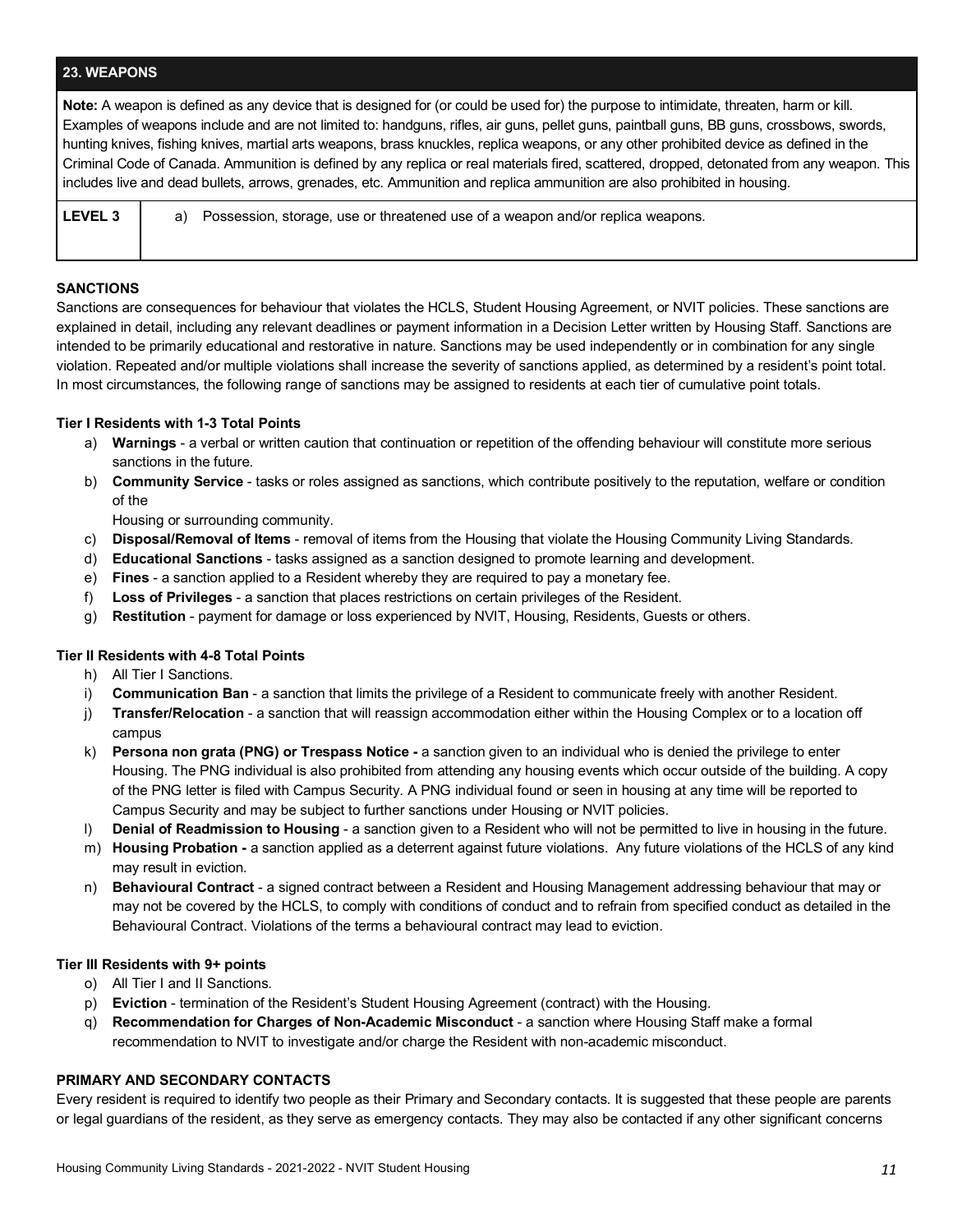or problems arise with the resident, such as significant violations of the Housing rules, late payments or fees, or concern for their well-being. Sections 5.01 and 5.02 of the SHA provide more details about the Primary and Secondary Contacts.

## **6. JUDICIAL PROCEDURES**

#### **PRINCIPLES OF NATURAL JUSTICE AND PROCEDURAL FAIRNESS**

 The Principles of Natural Justice and Procedural Fairness must prevail in Judicial Procedures to uphold the principle that justice must not only be done, but be seen to be done. The principles are explained below:

- (a) The Student has the right to be informed of the allegation(s) of Offense(s).
- (b) The Student is entitled to an opportunity to respond to allegation(s) of Offense(s) at a meeting with Student Housing Staff and is also entitled to a reasonable notice of the time, place and nature of the meeting.
- (c) The Student is presumed not to be guilty of the alleged Offense(s) until an impartial and unbiased Decision-maker has determined the Offense(s).
- (d) The Student is entitled to reasonable disclosure of evidence of the Incident Report prior to a decision. Fact-finding occurs at a meeting with the Decision-Maker.
- (e) At meetings to discuss level three offenses, the Student is entitled to call a reasonable number of witnesses to the meeting to discuss alleged Offense(s). This must be arranged with the decision-maker prior to the meeting.
- (f) The Student is entitled to be advised in writing of the Decision about the alleged Offense(s) and the Sanction(s) applied, (if any). The Decision about guilt or innocence and any associated Sanction(s) should be made within a reasonable time.

#### **STANDARD OF PROOF**

 The information necessary to prove that an offense has occurred is referred to as the standard of proof. Outside of a criminal court of law, the model used in most civil cases and in fact by most educational institutions is called the Balance of Probabilities. This is the standard of proof used by Campus Living Centres within NVIT Student Housing. The standard of proof has been met if at the conclusion of an investigation, based on all credible information, the Student Housing Staff believes that the incident reported probably occurred. This means that the information provided in the Incident Report and in the judicial meeting demonstrated that the violation is more likely than not to have occurred. The standard of proof for criminal cases is beyond a reasonable doubt, which does not apply in Student Housing Judicial Procedures.

#### **INCIDENT REPORTS AND JUDICIAL MEETINGS**

A summary of the Judicial Process is presented in the chart following this section.

 Student Housing Staff will record behaviours, actions or negligence that may be Offenses against HCLS in Incident Reports. When necessary, the Incident Report may also include appendices, such as e-mails, photographs, or Security, Police, or Fire reports. Student Housing Staff will notify the Student(s) of the alleged Offense(s) and will notify them of a meeting to discuss the matter.

 The purpose of a Judicial Meeting between a Student and a Student Housing Staff member is to investigate allegations of offenses detailed in an Incident Report. This is the opportunity for Students to be heard and explain their behaviour to the Student Housing Staff member. While these meetings must comply with the Principles of Natural Justice and Procedural Fairness and may result in formal sanctions, they are not designed to be highly formal in nature. At the conclusion of the meeting the Student Housing Staff member will follow-up with the Student in writing with a Decision Letter, which will outline all necessary decisions about offenses, sanctions and any related deadlines. If the Student fails to attend the Judicial Meeting with the Student Housing Staff member, the Student Housing Staff member may choose to proceed and make a decision based upon all evidence available.

#### **COMMUNICATION BETWEEN STUDENT(S) AND STUDENT HOUSING STAFF**

 Student Housing Staff will endeavor to communicate with Students via the following methods to discuss Incident Reports, deliver Decision Letters, and any other important aspects of the judicial process: (a) a telephone call to the student's phone provided to them in their room or the phone number on their student housing application, (b) an e-mail to their NVIT e-mail account or the account provided in their application, (c) a letter placed in a Students mailbox or under a Students room door, or (d) in person. Attempts to contact and communicate with a Student are deemed to be satisfactory when any two of the above methods have been used by Student Housing Staff.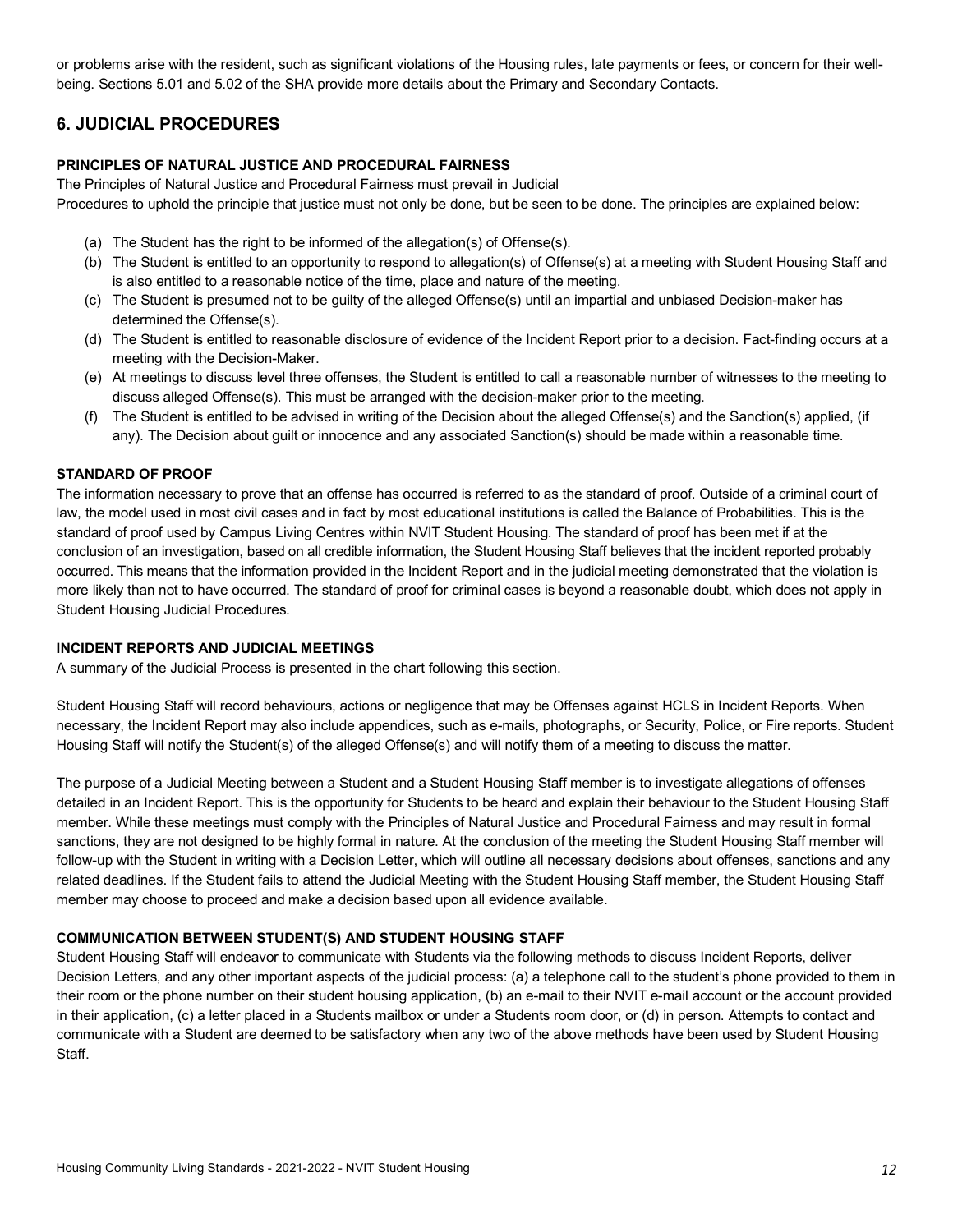| <b>STUDENT HOUSING JUDICIAL PROCESS</b>                                                                                                                                                                                                                                                             |                                                                                                                                                                                       |                                                                                                                            |  |  |  |  |
|-----------------------------------------------------------------------------------------------------------------------------------------------------------------------------------------------------------------------------------------------------------------------------------------------------|---------------------------------------------------------------------------------------------------------------------------------------------------------------------------------------|----------------------------------------------------------------------------------------------------------------------------|--|--|--|--|
| <b>Incident Report</b><br>Alleged violations of the HCLS are documented by Student Housing Staff in an Incident Report                                                                                                                                                                              |                                                                                                                                                                                       |                                                                                                                            |  |  |  |  |
|                                                                                                                                                                                                                                                                                                     | Alleged Level 1 & 2 Offenses Judicial Meeting<br>with HC and/or Residence Life Manager<br>Student(s) meet with the HC and/or<br>Residence Life Manager to review the Incident Report. | Alleged Level 3 Offenses Judicial Meeting with GM<br>Student(s) meet with the GM to review the Incident Report             |  |  |  |  |
| <b>Decision Letter</b><br>HC and/or Residence Life<br>Incident Referred to GM<br>In situations where Student(s) are<br>Manager communicates<br>repeat offenders, the Incident will<br>decision about allegations,<br>be referred to the GM.<br>offenses, and sanctions to<br>Student(s) in writing. |                                                                                                                                                                                       | <b>Decision Letter</b><br>GM communicates decision about allegations,<br>offenses, and sanctions to Student(s) in writing. |  |  |  |  |

## **STUDENT EMERGENCY PROCEDURES**

 Although the three levels of Offences and the Judicial Procedures are intended to apply to most situations related to behaviour, there are conditions that warrant a heightened level of concern for safety, security, health and wellbeing. These conditions require special authority and guidelines. The following procedures ensure a swift, effective response to conditions to protect Student's, other individuals, and the Institution. In consultation with the Institution, and in accordance with the Institution's emergency procedures and protocols, the General Manager of Student Housing is granted extraordinary authority to respond to Student Housing Emergencies.

#### **STUDENT EMERGENCY AUTHORITY**

 In consultation with the Institution, and in accordance with the Institution's emergency procedures and protocols, the General Manager is authorized to determine if Student Emergency conditions exist, which is defined by the following:

- (a) evidence that a Student or staff has been harmed or appears to be in danger of harm,
- (b) evidence that a Student or staff has harmed or poses a threat to harm another individual or the community,
- (c) Student or staff has inflicted self-harm or appears to be in danger of doing so.

In response to a Student Emergency Situation, the General Manager is authorized to:

- (a) determine, quickly and directly, Student Housing's response to a Student Emergency
- (b) act in all matters associated with a Student Emergency
- (c) suspend other rules in order to invoke a swift response to a Student Emergency
- (d) share any and all related information with Security Services, the Police or emergency response personnel.

#### **STUDENT EMERGENCY RESPONSE AND SANCTIONS**

 In consultation with the Institution, and in accordance with the Institution's emergency procedures and protocols, the General Manager is authorized to:

- (a) turn the matter immediately over to appropriate authorities
- (b) immediately relocate the Student (s) involved in a Student Emergency within Student Housing or off campus, pending a meeting with the Student
- (c) authorize an Exclusion, which takes effect immediately and without notice, pending a meeting with the Student, having the effect that a Student identified by the General Manager or other Student Housing Staff as being involved in a Student Emergency:
	- a. is prohibited from accessing any service or facility of the Student Housing
	- b. may be escorted from Student Housing and/or the campus
- (d) determine Sanction(s) at Levels 1, 2, and 3 (including eviction), following a meeting with the Student.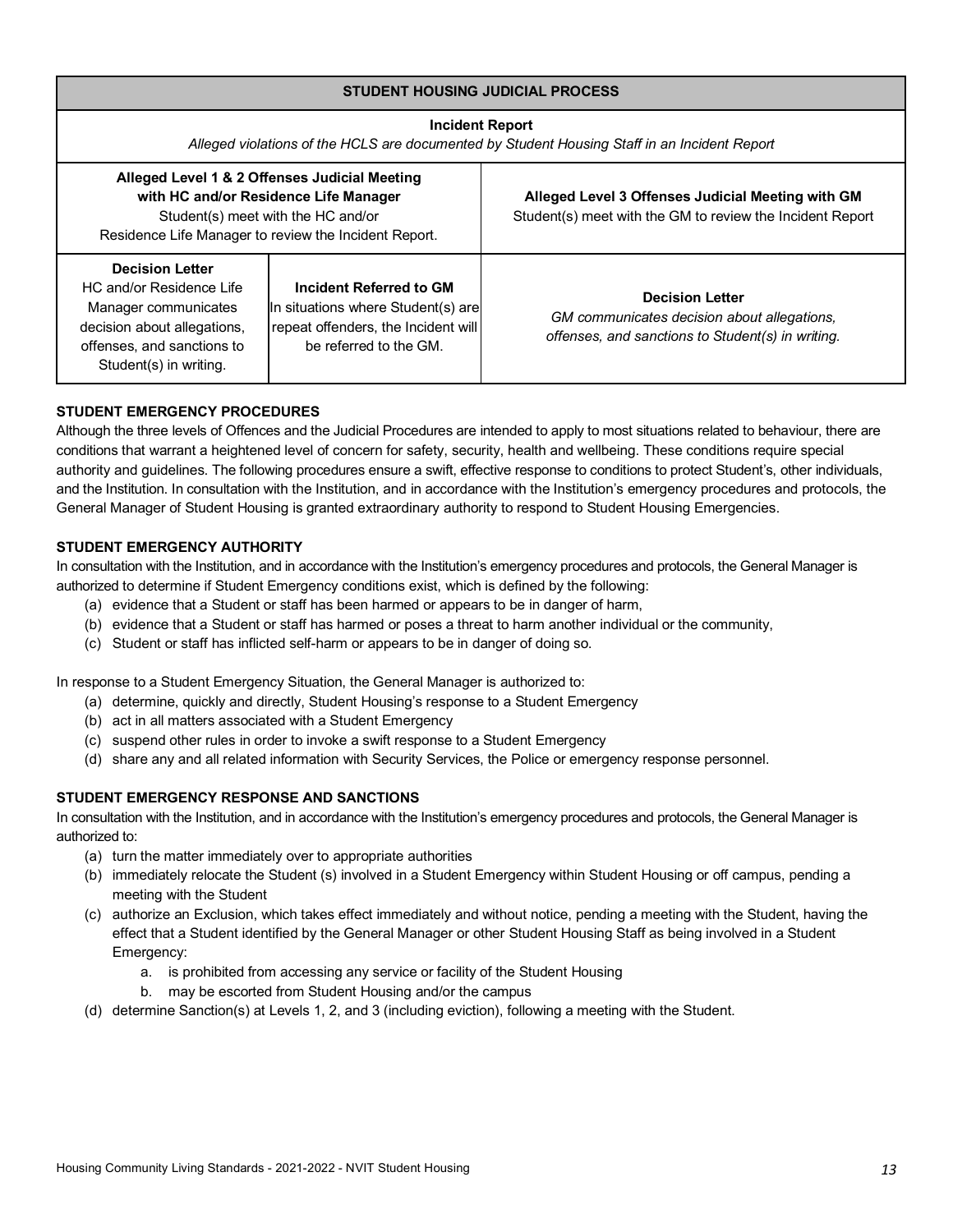| NICOLA VALLEY INSTITUTE OF TECHNOLOGY STUDENT HOUSING<br><b>COMPLAINT/APPEAL PROCESS</b> |                                                                                                                                                                                               |                                                                                                                                                    |                                                                                                                                                        |  |  |  |
|------------------------------------------------------------------------------------------|-----------------------------------------------------------------------------------------------------------------------------------------------------------------------------------------------|----------------------------------------------------------------------------------------------------------------------------------------------------|--------------------------------------------------------------------------------------------------------------------------------------------------------|--|--|--|
| Outcome of<br><b>Judicial Process</b>                                                    | Decision Letter from HC and/or<br><b>Residence Life Manager for</b><br>Level 1 & 2 Offences                                                                                                   | <b>Decision Letter from GM for</b><br>Level 3 Offences or Level 1<br>& 2 Repeat Offences                                                           | <b>Decision Letter from GM for</b><br><b>Eviction</b>                                                                                                  |  |  |  |
| Informal<br>Complaint                                                                    | Student and HC and/or<br><b>Residence Life Manager Meeting</b><br>Student presents new information<br>and/or alternate sanctions to<br>HC and/or Residence LIfe Manager<br>for consideration. | <b>Student and GM Meeting</b><br>Student presents new<br>information and/or alternate<br>sanctions to GM for<br>consideration.                     | <b>No Informal Complaint</b>                                                                                                                           |  |  |  |
| <b>Appeal Request</b>                                                                    | <b>No Appeal Request Form</b>                                                                                                                                                                 | <b>Appeal Request Form</b><br>Student meets with<br>designated NVIT<br>employee(s) to receive &<br>complete the form to request<br>a Formal Appeal | <b>Appeal Request Form</b><br>Student meets with designated<br>NVIT employee(s) to receive &<br>complete the form to request a<br><b>Formal Appeal</b> |  |  |  |
| <b>Formal Appeal</b>                                                                     | <b>Appeal Meeting with GM</b><br>Student presents new information<br>and/or alternate sanctions to<br>GM for consideration                                                                    | <b>Meeting with Appeal</b><br><b>Hearing Committee</b><br>Student meets with Appeal<br>Hearing Committee for final<br>decision.                    | <b>Meeting with Appeal</b><br><b>Hearing Committee</b><br>Student meets with Appeal<br>Hearing Committee for final<br>decision.                        |  |  |  |

## **APPEAL PROCEDURES**

 A summary of the Appeal Procedures is presented in the chart following this section. The following general principles apply to all appeals:

- (a) The Principles of Natural Justice and Procedural Fairness must prevail in Appeal Procedures to ensure compliance with the principle that justice must not only be done, but be seen to be done.
- (b) Any student found in violation of the RLCS is entitled to submit an appeal, based in the grounds for an appeal mentioned below.
- (c) A student has 72 hours from the date they receive their Decision Letter to start the appeal process. Staff will endeavour to respond to appeal requests within 72 hours of receiving them.
- (d) Depending on the original decision rendered the appeal process proceeds via one of two processes: the Appeal Process or the Eviction Appeal Process, which are detailed below.

## **THE APPEAL PROCESS**

 Students may choose to follow up with the decision maker by scheduling a meeting in order to better understand the decision or sanction(s) related to their incident. Should a student believe that there are issues with the finding of responsibility or sanctions related to their incident, they always have the right to appeal the decision.

- (a) The Appeal Process is in place for all decisions excluding Eviction.
- (b) Students may complete an Appeal Request Form and submit it to the Student Housing Office, within 72 hours of receiving the decision letter. The student requesting an appeal must demonstrate that they have grounds, which includes providing evidence of one of the following items:
	- i. **Bias:** Alleged and reasonable apprehension of bias of the Decision-maker who imposed the sanction(s).
	- ii. **Procedural Fairness:** Alleged substantive failure by the Decision-maker to comply with the Principles of Natural Justice and Procedural Fairness, which may have affected the decision.
	- iii. **New information:** Substantive new evidence which could not have been available to the Decision-maker when making the decision.
	- iv. **Alternative Sanctions:** The resident may request for their sanction(s) to be altered because the sanction(s) assigned are unduly burdensome, either because they are disproportionate to the violation and escalating conduct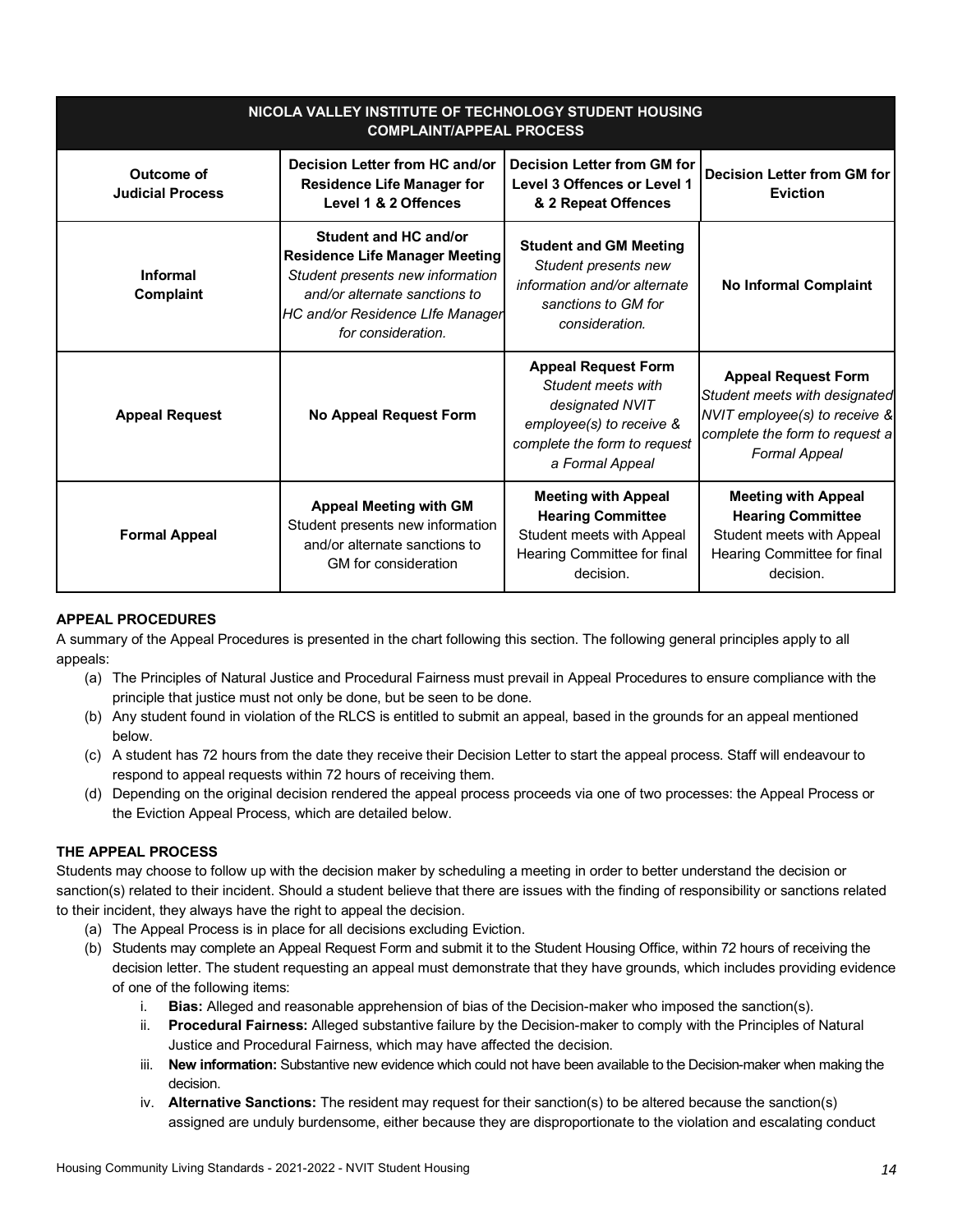process, or because circumstances individual to the respondent render the sanction(s) more burdensome than they would typically be.

- (c) Once the Appeal Request Form is received, a Housing Manager other than the initial decision maker will review the appeal request within 72 hours. If the appeal is granted, the GM (or designate) will set-up an Appeal Meeting with the resident(s).
- (d) The individual or committee considering the appeal may, after reviewing the case:
	- i. uphold the findings and/or sanctions;
	- ii. reverse the findings; or
	- iii. reverse or modify the sanctions.
- (e) During an appeal, all sanctions (minus financial sanctions) remain valid until they are reversed or modified by the individual or committee hearing the appeal. Financial sanctions will not be applied until a decision has been made.
- (f) All decisions made in an appeal are final and are not subject to further appeals.

### **THE EVICTION PROCESS**

- (a) If the student has grounds for an appeal, the student may complete the Appeal Request Form and submit it to the Designated NVIT employee(s), within 72 hours of receiving the eviction. The student requesting the appeal must demonstrate that they have grounds, which includes providing evidence of one of the following items:
	- i. **Bias:** Alleged and reasonable apprehension of bias of the Decision-maker who imposed the sanction(s).
	- ii. **Procedural Fairness:** Alleged substantive failure by the Decision-maker to comply with the Principles of Natural Justice and Procedural Fairness, which may have affected the decision.
	- iii. **New information:** Substantive new evidence which could not have been available to the Decision-maker when making the decision.
- (b) Once an eviction Appeal Request Form is received, Designated NVIT employee(s) (or designate) will review the grounds for the appeal and make a decision to either deny the appeal or set-up an Eviction Appeal Hearing. The student(s) will be contacted within 72 hours to notify them of this outcome.
- (c) If the appeal is granted, the designated NVIT employee(s) will set-up the Eviction Appeal Committee, which will be comprised of three (3) members of the Housing Advisory Committee. One of the members of the Eviction Appeal Committee must be a student, and one member must be a member of Student Housing Senior Management. Students appealing an eviction will be provided with additional information about Appeal Hearing procedures.
- (d) The Eviction Appeal Committee will communicate a decision in writing to the student. The committee will review all evidence and may decide to:
	- i. uphold the findings and/or sanctions;
	- ii. reverse the findings; or
	- iii. reverse or reduce the sanctions.
- (e) During an appeal, all sanctions (minus financial sanctions) remain valid until they are reversed or modified by the individual or committee hearing the appeal. Financial sanctions will not be applied until a decision has been made.
- (f) All decisions made in an Eviction Appeal Hearing are final and are not subject to further appeals.

## **APPEAL MEETING PROCEDURES (Levels 1 - 3)**

In this section, the student appealing the eviction is referred to as the appellant.

- 1. The hearing will proceed as scheduled, even if the appellant does not attend.
- 2. The appellant may bring witnesses to the appeal hearing. Participation of witnesses shall be limited to providing evidence and responding to questions from the appeal committee. Witnesses may be present at the hearing only when providing evidence or responding to questions from the appeal committee.
- 3. The appellant may bring one support person to the appeal hearing; however, support persons shall not participate in the appeal unless called on by the Chair to do so. Participants are required to provide the name and relationship of their support person to the Appeal Committee a minimum of 48 hours prior to the hearing.

#### **EVICTION APPEAL HEARING PROCEDURES**

 In this section, the student appealing the eviction is referred to as the appellant and the Student Housing staff whose decision is being appealed is referred to as the respondent.

- 1. The hearing will proceed as scheduled, even if the appellant or the respondent do not attend.
- 2. The appellant and respondent may bring witnesses to the appeal hearing. Participation of witnesses shall be limited to providing evidence and responding to questions from the appeal committee. Witnesses may be present at the hearing only when providing evidence or responding to questions from the appeal committee.
- 3. The appellant and respondent may bring one support person to the appeal hearing; however, support persons shall not participate in the appeal unless called on by the Chair to do so. Participants are required to provide the name and relationship of their support person to the Appeal Committee a minimum of 48 hours prior to the hearing.